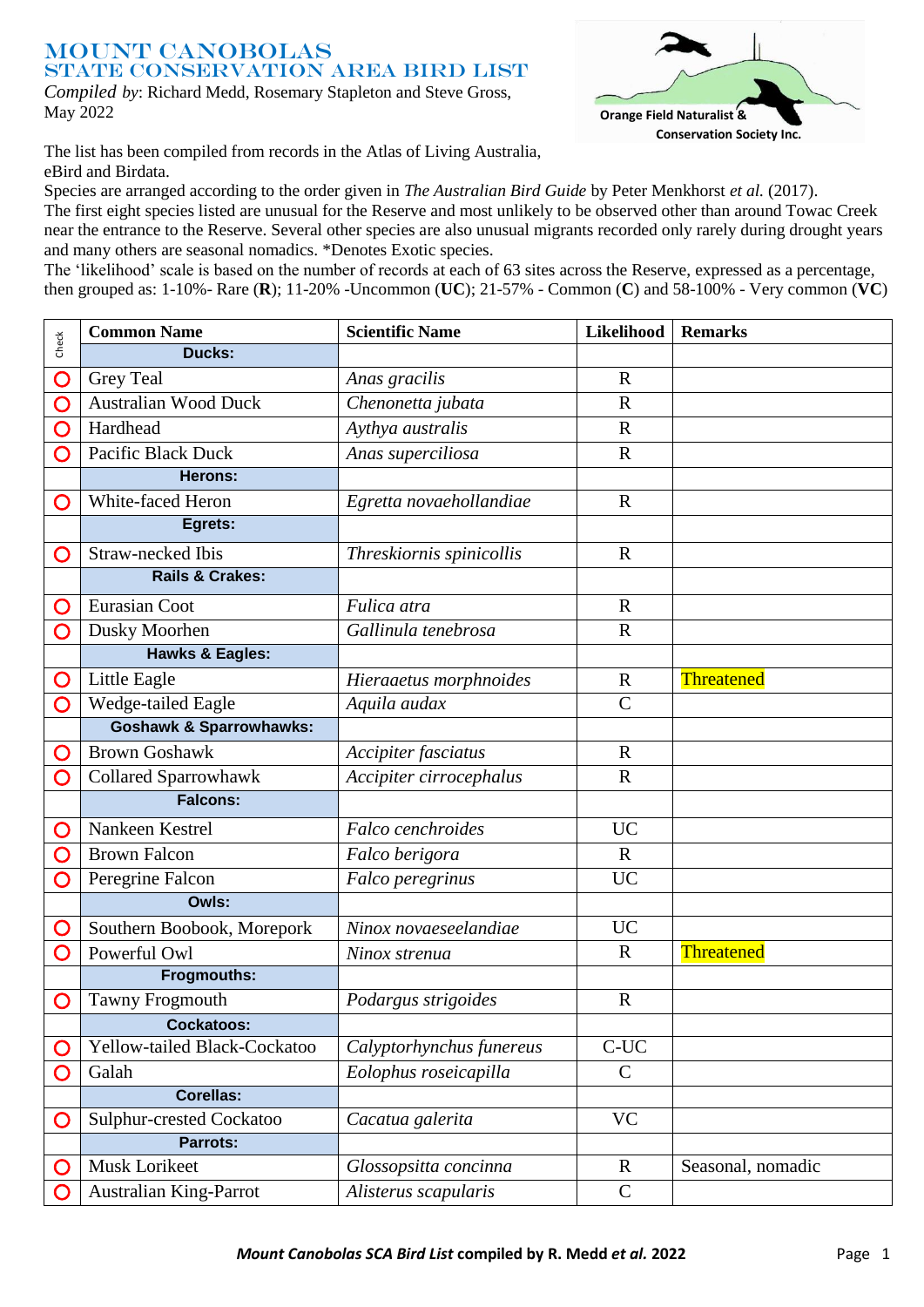| Check        | <b>Common Name</b>                                          | <b>Scientific Name</b>    | Likelihood    | <b>Remarks</b>              |
|--------------|-------------------------------------------------------------|---------------------------|---------------|-----------------------------|
|              | Rosellas:                                                   |                           |               |                             |
| O            | Crimson Rosella                                             | Platycercus elegans       | <b>VC</b>     |                             |
| O            | Eastern Rosella                                             | Platycercus eximius       | $\mathsf{C}$  |                             |
|              | <b>Grass Parrots:</b>                                       |                           |               |                             |
| O            | Turquoise Parrot                                            | Neophema pulchella        | $\mathbf R$   | <b>Threatened</b> , nomadic |
|              | <b>Pigeons:</b>                                             |                           |               |                             |
| O            | <b>Common Bronzewing</b>                                    | Phaps chalcoptera         | $\mathbf R$   |                             |
| O            | <b>Crested Pigeon</b>                                       | Ocyphaps lophotes         | $\mathbf R$   |                             |
|              | <b>Cuckoos:</b>                                             |                           |               |                             |
| O            | Pallid Cuckoo                                               | Cacomantis pallidus       | $\mathbf R$   | Spring – summer migrant     |
| O            | Fan-tailed Cuckoo                                           | Cacomantis flabelliformis | $\mathcal{C}$ | Seasonal autumn migrant     |
| O            | <b>Black-eared Cuckoo</b>                                   | Chalcites osculans        | $\mathbf R$   | Seasonal migrant            |
| O            | Horsfield's Bronze-Cuckoo                                   | Chalcites basalis         | $\mathbf R$   | Spring - summer migrant     |
| O            | Shining Bronze-Cuckoo                                       | Chalcites lucidus         | $\mathbf R$   | Spring – summer migrant     |
| O            | Eastern Koel                                                | Eudynamys orientalis      | $\mathbf R$   | Summer migrant              |
|              | Kingfishers:                                                |                           |               |                             |
| O            | Laughing Kookaburra                                         | Dacelo novaeguineae       | <b>VC</b>     |                             |
| O            | Sacred Kingfisher                                           | Todiramphus sanctus       | $\mathbf C$   | Spring-summer migrant       |
|              | Bee-eaters & Rollers:                                       |                           |               |                             |
| O            | Rainbow Bee-eater                                           | Merops ornatus            | $\mathbf R$   | Summer passage migrant      |
| O            | Dollarbird                                                  | Eurystomus orientalis     | $\mathbf R$   | Summer                      |
|              | Swifts:                                                     |                           |               |                             |
| O            | White-throated Needletail<br><b>Swallows &amp; Martins:</b> | Hirundapus caudacutus     | $\mathbf R$   | Threatened, summer          |
|              | <b>Welcome Swallow</b>                                      | Hirundo neoxena           | $\mathbf R$   |                             |
| O<br>O       | <b>Tree Martin</b>                                          | Petrochelidon nigricans   | $\mathbf R$   |                             |
|              | <b>Warblers:</b>                                            |                           |               |                             |
| $\mathbf{O}$ | White-browed Scrubwren                                      | Sericornis frontalis      | <b>VC</b>     |                             |
| O            | Chestnut-rumped Heathwren                                   | Calamanthus pyrrhopygius  | $\mathbf R$   | Heathlands                  |
| O            | Weebill                                                     | Smicrornis brevirostris   | $\mathbf R$   |                             |
|              | <b>Thornbills:</b>                                          |                           |               |                             |
| O            | Yellow Thornbill                                            | Acanthiza nana            | $\mathbf R$   |                             |
| O            | <b>Striated Thornbill</b>                                   | Acanthiza lineata         | <b>VC</b>     |                             |
| O            | <b>Brown Thornbill</b>                                      | Acanthiza pusilla         | <b>VC</b>     |                             |
| O            | <b>Chestnut-rumped Thornbill</b>                            | Acanthiza uropygialis     | $\mathbf R$   |                             |
| O            | Yellow-rumped Thornbill                                     | Acanthiza chrysorrhoa     | $C-UC$        |                             |
| O            | <b>Buff-rumped Thornbill</b>                                | Acanthiza reguloides      | <b>UC</b>     |                             |
|              | Gerygones:                                                  |                           |               |                             |
| O            | White-throated Gerygone                                     | Gerygone olivacea         | $\mathbf R$   | Spring-summer               |
| O            | Western Gerygone                                            | Gerygone fusca            | $\mathbf R$   | Nomadic                     |
| O            | <b>Spotted Pardalote</b>                                    | Pardalotus punctatus      | <b>VC</b>     |                             |
| O            | <b>Striated Pardalote</b>                                   | Pardalotus striatus       | $\mathcal{C}$ |                             |
|              | Fairy-wrens:                                                |                           |               |                             |
| O            | Superb Fairy-wren                                           | Malurus cyaneus           | <b>VC</b>     |                             |
|              | <b>Honeyeaters:</b>                                         |                           |               |                             |
| O            | White-plumed Honeyeater                                     | Ptilotula penicillata     | <b>UC</b>     |                             |
| O            | White-eared Honeyeater                                      | Nesoptilotis leucotis     | <b>VC</b>     |                             |
| O            | White-naped Honeyeater                                      | Melithreptus lunatus      | <b>VC</b>     |                             |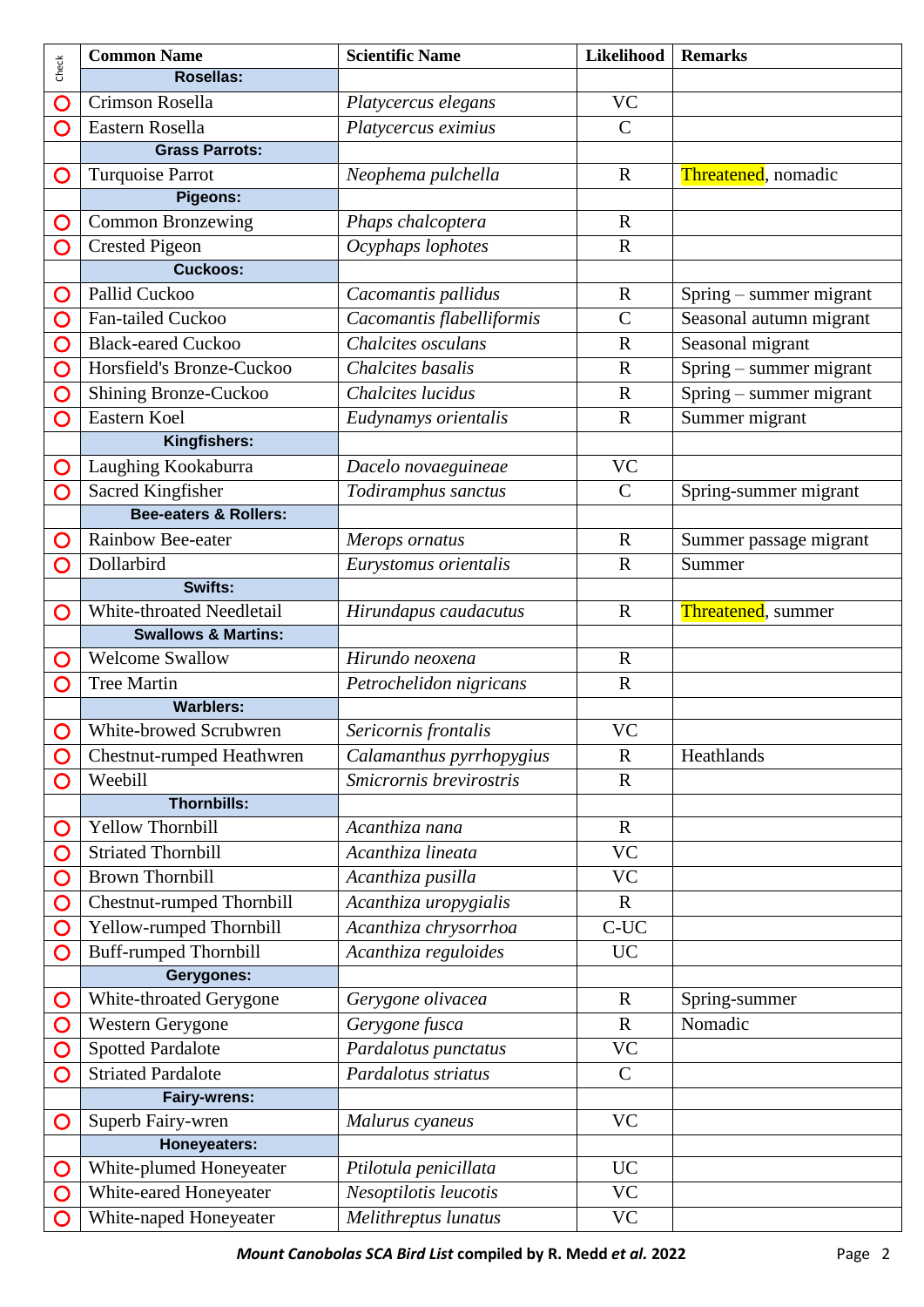| Check | <b>Common Name</b>               | <b>Scientific Name</b>       | Likelihood   | <b>Remarks</b>                          |
|-------|----------------------------------|------------------------------|--------------|-----------------------------------------|
|       | Honeyeaters cont.:               |                              |              |                                         |
| O     | Yellow-faced Honeyeater          | Caligavis chrysops           | <b>VC</b>    |                                         |
| O     | Pied Honeyeater                  | Certhionyx variegatus        | $\mathbf R$  | Threatened, drought<br>migrant, nomadic |
| O     | Eastern Spinebill                | Acanthorhynchus tenuirostris | $\mathbf C$  |                                         |
| O     | <b>Blue-faced Honeyeater</b>     | Entomyzon cyanotis           | $\mathbf R$  |                                         |
|       | <b>Miners:</b>                   |                              |              |                                         |
| O     | Noisy Miner                      | Manorina melanocephala       | $\mathbf R$  |                                         |
|       | <b>Wattlebirds:</b>              |                              |              |                                         |
| O     | Red Wattlebird                   | Anthochaera carunculata      | <b>VC</b>    |                                         |
|       | Friarbirds:                      |                              |              |                                         |
| O     | Noisy Friarbird                  | Philemon corniculatus        | <b>UC</b>    |                                         |
| O     | Little Friarbird                 | Philemon citreogularis       | $\mathbf R$  |                                         |
|       | <b>Babblers:</b>                 |                              |              |                                         |
| O     | Varied Sittella                  | Daphoenositta chrysoptera    | $\mathbf R$  | Threatened                              |
|       | <b>Treecreepers:</b>             |                              |              |                                         |
| O     | Red-browed Treecreeper           | Climacteris erythrops        | <b>UC</b>    |                                         |
| O     | White-throated Treecreeper       | Cormobates leucophaea        | <b>VC</b>    |                                         |
|       | <b>Cuckoo-shrikes:</b>           |                              |              |                                         |
| O     | <b>Black-faced Cuckoo-shrike</b> | Coracina novaehollandiae     | $\mathbf C$  |                                         |
|       | <b>Woodswallows:</b>             |                              |              |                                         |
| O     | Dusky Woodswallow                | Artamus cyanopterus          | $\mathbf R$  | Threatened, seasonal                    |
| O     | White-browed Woodswallow         | Artamus superciliosus        | $\mathbf R$  | Nomadic                                 |
|       | <b>Butcherbirds:</b>             |                              |              |                                         |
| O     | Pied Currawong                   | Strepera graculina           | <b>VC</b>    |                                         |
| O     | <b>Grey Currawong</b>            | Strepera versicolor          | $\mathsf{C}$ |                                         |
| O     | Pied Butcherbird                 | Cracticus nigrogularis       | <b>UC</b>    |                                         |
| O     | Grey Butcherbird                 | Cracticus torquatus          | $\mathbf R$  |                                         |
| O     | <b>Australian Magpie</b>         | Gymnorhina tibicen           | VC           |                                         |
| O     | White-winged Chough              | Corcorax melanorhamphos      | <b>UC</b>    |                                         |
|       | Ravens:                          |                              |              |                                         |
| O     | <b>Australian Raven</b>          | Corvus coronoides            | <b>VC</b>    |                                         |
| O     | <b>Little Raven</b>              | Corvus mellori               | $\mathbf R$  |                                         |
|       | <b>Orioles:</b>                  |                              |              |                                         |
| O     | Olive-backed Oriole              | Oriolus sagittatus           | $\mathbf R$  | Summer                                  |
| O     | Magpie-lark                      | Grallina cyanoleuca          | $\mathbf R$  |                                         |
|       | <b>Satiny Flycatchers:</b>       |                              |              |                                         |
| O     | Restless Flycatcher              | Myiagra inquieta             | $\mathbf R$  | Migratory, nomadic                      |
| O     | Leaden Flycatcher                | Myiagra rubecula             | $\mathbf R$  | Summer migrant                          |
| O     | Satin Flycatcher                 | Myiagra cyanoleuca           | $\mathbf R$  | Migratory, nomadic                      |
| O     | Grey Fantail                     | Rhipidura fuliginosa         | <b>VC</b>    | Seasonal migrant                        |
| O     | Rufous Fantail                   | Rhipidura rufifrons          | <b>UC</b>    | Altitudinal migrant                     |
| O     | Willie Wagtail                   | Rhipidura leucophrys         | <b>UC</b>    |                                         |
|       | <b>Robins:</b>                   |                              |              |                                         |
| O     | Eastern Yellow Robin             | Eopsaltria australis         | <b>UC</b>    |                                         |
| O     | Rose Robin                       | Petroica rosea               | $\mathbf R$  | Seasonal, dispersive                    |
|       | Red-capped Robin                 | Petroica goodenovii          | $\mathbf R$  |                                         |
| O     | Flame Robin                      | Petroica phoenicea           | $\mathbf C$  | Threatened, seasonal                    |